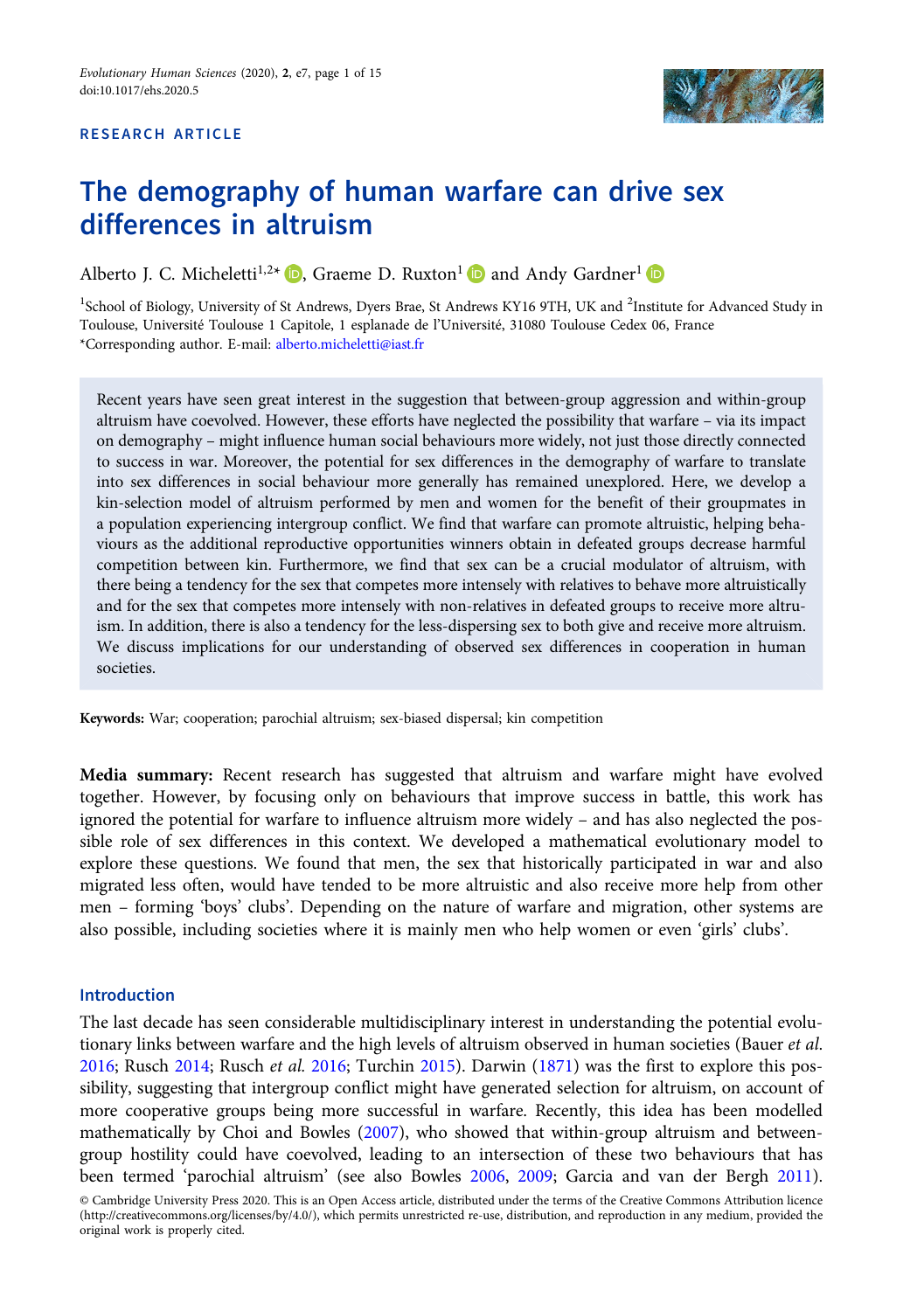Empirical evidence for the co-occurrence of these behaviours in both small-scale and industrialised societies is mixed and still subject to investigation (Doğan et al. [2018](#page-12-0); Gneezy and Fessler, [2011;](#page-12-0) Mathew and Boyd [2011;](#page-13-0) Romano et al. [2017;](#page-13-0) Schaub [2017](#page-13-0); Silva and Mace [2014;](#page-14-0) also reviewed in Rusch [2014;](#page-13-0) Rusch et al. [2016\)](#page-13-0).

However, the possibility that warfare, through its effect on demography, might shape human social behaviours more widely than just those connected with success in war has been largely neglected. Warfare can affect with whom individuals mate and whether or not they reproduce at all (Glowacki et al. [2017\)](#page-12-0), thus possibly altering patterns of relatedness and competition. Patterns of relatedness and competition, in turn, are known to modulate incentives to perform social behaviours (Frank [1998\)](#page-12-0) and, in this way, warfare demographies could influence other forms of within-group altruism – not just those that result in greater success in battle and that have been the focus of mathematical analyses so far (also Bowles [2006,](#page-12-0) [2009](#page-12-0); Choi and Bowles [2007;](#page-12-0) Garcia and van der Bergh [2011;](#page-12-0) Lehmann and Feldman [2008](#page-13-0); Micheletti et al. [2017](#page-13-0), [2018\)](#page-13-0). Moreover, incentives to behave altruistically could vary in sex-specific ways, as warfare might affect the demography of the two sexes differently – for example through sex-biased dispersal. While sex has been suggested to modulate behaviours in the context of intergroup conflict in both empirical (Johnson et al. [2006](#page-13-0); van Vugt et al. [2006;](#page-14-0) McDonald et al. [2012](#page-13-0); van Vugt [2009\)](#page-14-0) and theoretical studies (Micheletti et al. [2017,](#page-13-0) [2018\)](#page-13-0), the role of sex-biased demographies in this respect has not been explored formally. Furthermore, the intensity of altruistic behaviours might depend on the sex of the recipient of altruism, as well as on the sex of the altruist – that is, the sex of both interactants may determine behavioural patterns. Since the evolutionary interests of men and women often diverge and the two sexes play different roles in social groups (Low [2015](#page-13-0)), elucidating the possible demographic drivers of sexspecific altruism is key to illuminate human sociality.

Here, we develop a kin-selection model to assess the scope for the demography of warfare – in particular, pre-war dispersal and the movements of individuals between groups resulting from victory or defeat in war – to influence overall levels of sex-specific, within-group altruism. We perform two analyses to generate comparative predictions as to which sex is favoured by natural selection to be more altruistic and which sex is favoured to receive more altruism under different demographic con-ditions. We adopt a behavioural ecological approach to human behaviour (Nettle et al. [2013](#page-13-0)), focusing on the inclusive fitness effects of acting altruistically and assuming – for the purposes of analysis – that these behaviours are controlled genetically. We define altruism broadly as any behaviour that reduces the competitiveness for reproductive opportunities of the actor, but increases the competitiveness of the recipient (Hamilton [1964](#page-13-0); West et al. [2007\)](#page-14-0). Such altruism may benefit the whole group – for example, remaining vigilant at night to alert groupmates of predatory threats, contributing to the construction of public goods – or be aimed at one or more individuals – for example, helping with foraging or cultivation work, or sharing fitness-enhancing resources, such as food, tools and shelter. By focusing on overall levels of altruism, our analysis can illuminate the role of sex and demography in generating variation in all of these cases. In order to assess the effects of warfare on social behaviours not directly related to warfare itself, we assume that the altruistic behaviours under consideration do not increase the group's probability of engaging in or winning confrontations with other groups.

#### **Methods**

We employ a two-sex kin-selection model of between-group conflict, adapting and expanding a pre-viously developed framework (Lehmann and Feldman [2008](#page-13-0); Micheletti et al. [2017,](#page-13-0) [2018](#page-13-0)) to consider the evolution of altruism. We perform two analyses. In the first analysis, we explore which sex is favoured to be more altruistic by considering altruism, performed by either men or women, that benefits the group as whole. In the second analysis we investigate which sex altruism should be aimed towards, by considering the evolution of four altruistic behaviours: male-to-male altruism, male-to-female altruism, female-to-male altruism and female-to-female altruism. We determine how selection acts on each of these six altruistic traits by conducting kin-selection analyses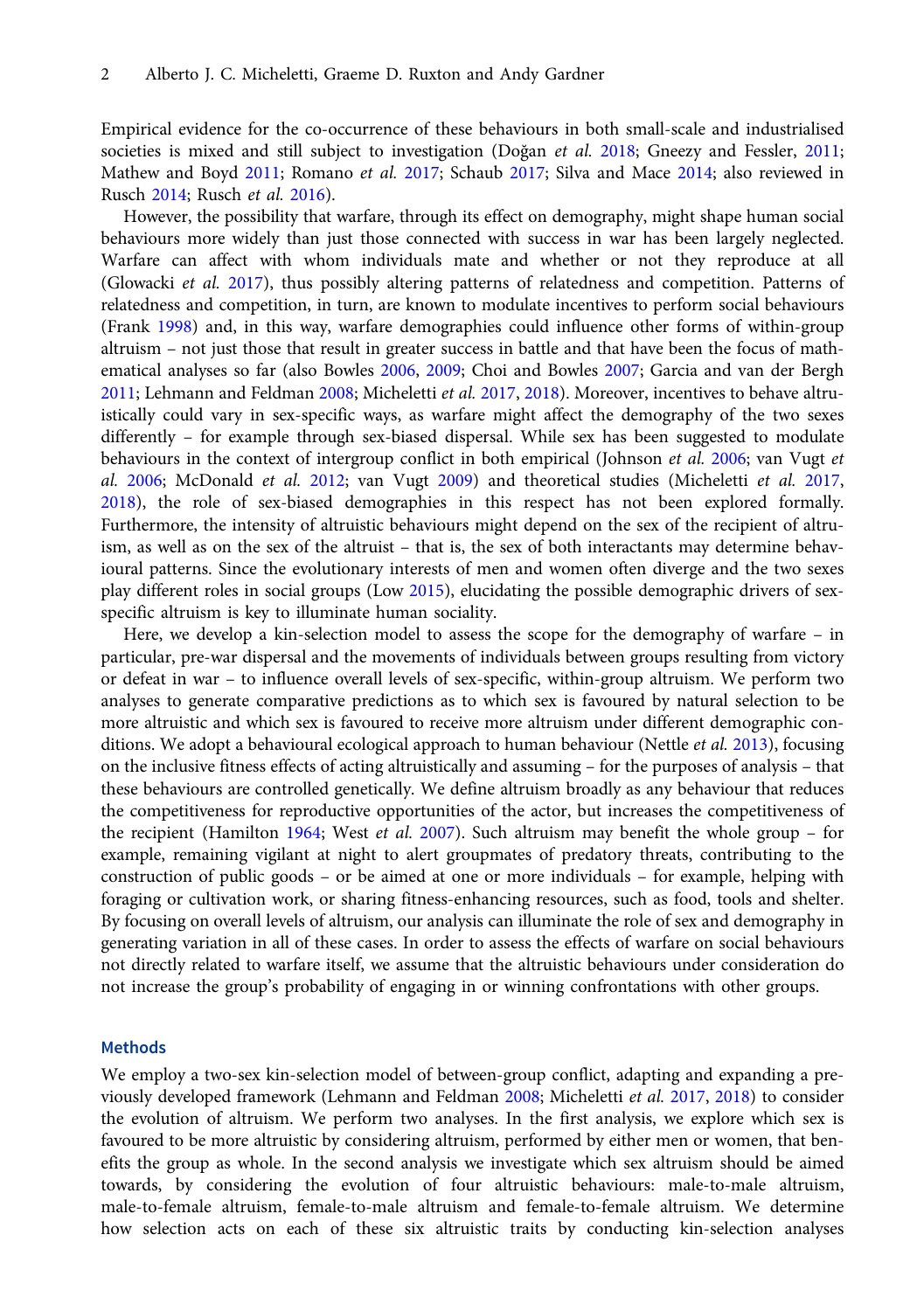(Hamilton [1964](#page-13-0); Maynard Smith [1964;](#page-13-0) Taylor [1996](#page-14-0); Taylor and Frank [1996;](#page-14-0) Frank [1997,](#page-12-0) [1998](#page-12-0); Rousset [2004](#page-13-0); Taylor et al. [2007](#page-14-0)) (see Supporting Information for full details).

# Model assumptions

Following Lehmann and Feldman ([2008\)](#page-13-0) and Micheletti et al. ([2017,](#page-13-0) [2018](#page-13-0)), we consider an infinitely large population subdivided into an infinite number of groups, each with finite numbers  $N_i$  of adults of sex i  $\in$  {m, f} where m denotes male and f denotes female, and we consider that all groups are equally distant from each other (assumptions shared with Wright's ([1931\)](#page-14-0) infinite island model). These are simplifying assumptions that abstract away from some of the complexity that likely characterised ancestral human populations living a hunter-gather lifestyle in the Pleistocene and many small-scale societies until recent times. For example, distance might have influenced how often groups engaged in war or maintained peaceful relations, and conflicts might have been more frequent or intense between groups from different ethnolinguistic communities (Fry [2013\)](#page-12-0). However, these assumptions afford mathematical tractability (Servedio et al. [2014](#page-14-0)) and allow the derivation of analytical results regarding the selective pressures surrounding intergroup warfare, as demonstrated by previous work adopting them (Lehmann and Feldman [2008;](#page-13-0) Micheletti et al. [2017,](#page-13-0) [2018](#page-13-0)).

# Life cycle

At the beginning of the life cycle, the  $N_f$  women and  $N_m$  men in each group mate in a regime of absolute promiscuity and each woman produces a large number  $K_f$  of daughters and a large number  $K_m$  of sons who mature to become young adults (for simplicity and following Lehmann and Feldman  $(2008)$  $(2008)$  and Micheletti et al.  $(2017, 2018)$  $(2017, 2018)$  $(2017, 2018)$  $(2017, 2018)$  we assume non-overlapping generations, so that only young adults, hereafter 'individuals', can disperse, be altruistic and then reproduce). Each sex-i individual may then disperse to a randomly chosen group with sex-specific probability  $m_i$ . After the dispersal phase, individuals have the opportunity to be altruistic towards their groupmates. In the first analysis, we consider altruism  $x_i$  that is performed by sex i and that benefits both male and female groupmates indiscriminately. In the second analysis, we consider altruism  $x_{ij}$  that is performed by sex i and that is aimed exclusively towards groupmates of sex j – where i, j  $\in$  {m,f}. The war phase follows, with each post-dispersal group having the chance to attack another randomly chosen group with probability a and be attacked by a third group – again randomly selected – with the same probability a, and with attackers winning the war with probability ω. This is followed by densitydependent regulation, consisting of scramble competition among same-sex competitors for the  $N_i$ sex-i reproductive spots in each group, with different individuals having potentially different competitiveness weightings, but all successful breeders having the same fertility (i.e. no reproductive skew among breeders). Notice that results for reproductive skew could be recovered by substituting  $N_i$  with the appropriate number of 'effective' equal-fertility breeders, and our results hold in this case (see Supporting Information).

In groups that are not attacked or that are attacked and successfully defend themselves, sex-i individuals compete only with sex-i groupmates and have competitiveness  $t_i$ , which is termed the individual's intrinsic competitiveness. In groups that are attacked and are defeated by their attackers, sex-i individuals instead compete for reproductive opportunities in their group with both sex-i groupmates and with their sex-i attackers, with the conquered group's sex-i individuals having competitiveness for reproductive opportunities  $(1 - \sigma_i) t_i$  and the conquering group's sex-i individuals having competitiveness  $\sigma_i$  t<sub>i</sub>. The competitiveness modifier  $\sigma_i$  is equal to the fraction of sex-i reproductive opportunities in a conquered group seized by conquering sex-i individuals and thus modulates the additional reproductive opportunities afforded by warfare to individuals from victorious groups. Notice that, while the model allows for defeated individuals to be forcefully relocated to the victorious group by their conquerors, it does not allow them to have reproductive success in these groups.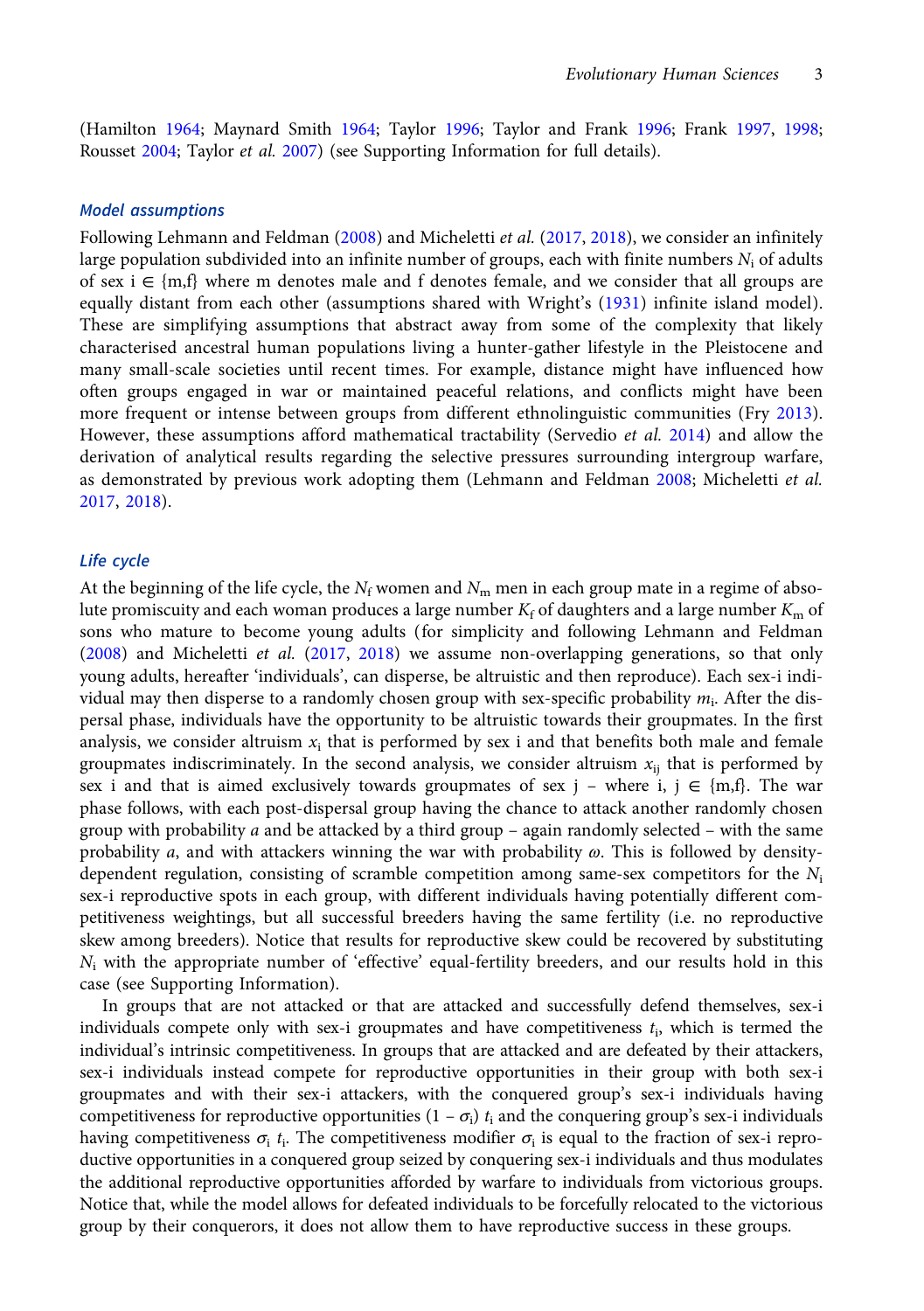#### Altruism by men or women towards all groupmates indiscriminately

In the first analysis, the intrinsic competitiveness  $t_i$  of a sex-i individual is modulated by the altruism  $x_i$ performed by that sex-i individual towards male and female groupmates indiscriminately, by the altruism  $x_i'$  the sex-i individual receives from other sex-i individuals, and by the altruism  $x_j'$  the sex-i individual receives from sex-j individuals in their group, such that  $-(\partial t_i/\partial x_i)/\bar{t}_i = c_i$  is the competitive cost of being altruistic towards groupmates incurred by the sex-i individual, and  $(\partial t_i/\partial x'_i)$   $\overline{t}_i = (\partial t_i/\partial x'_i)$   $\overline{t}_i = b_i$  is the marginal increase in competitiveness enjoyed by the sex-i individual as a result of altruism received from groupmates of either sex i or sex j.

#### Altruism by men or women towards male or female groupmates exclusively

In the second analysis, the intrinsic competitiveness  $t_i$  of a sex-i individual is modulated by the altruism  $x_{ii}$  performed by that sex-i individual towards other sex-i individuals, by the altruism  $x_{ii}$  performed by that sex-i individual towards sex-j individuals, by the altruism  $x_{ii}$ ' the sex-i individual receives from other sex-i individuals, and by the altruism  $x_{ji}'$  the sex-i individual receives from sex-j individuals in their group, such that  $-(\partial t_i/\partial x_{ii})/\bar{t}_i = c_{ii}$  is the competitive cost of being altruistic towards sex-i groupmates incurred by the sex-i individual,  $-(\partial t_i/\partial x_{ii})/\bar{t}_i = c_{ii}$  is the competitive cost of being altruistic towards sex-j groupmates incurred by the sex-i individual,  $(\partial t_i/\partial x'_{ii})/\bar{t}_i = b_{ii}$  is the marginal increase in competitiveness enjoyed by the sex-i individual as a result of altruism received from sex-i groupmates, and  $(\partial t_i/\partial x'_{ji})/\bar{t}_i = (\partial t_j/\partial x'_{ij})/\bar{t}_j = b_{ij}$  is the marginal increase in competitiveness enjoyed by the sex-i individual as a result of altruism received from sex-j groupmates.

### Results

We first investigate which sex is favoured to perform more altruism, focusing on altruistic behaviours that are uniformly beneficial for the group, that is they are not targeted towards a specific sex of groupmates. Examples of such behaviours include staying on guard to alert groupmates about predators or sharing resources equally among all individuals in the group. Analysing the model, we find that natural selection – including both direct and indirect (i.e. kin selection) effects (Hamilton [1964;](#page-13-0) Maynard Smith [1964](#page-13-0)) – favours an individual of sex i ∈ {m, f} to increase altruism that benefits male and female groupmates indiscriminately when:

$$
-c_{i} + \alpha_{i}c_{i}r_{ii} + b_{i}\left(\frac{1}{2}r_{im} + \frac{1}{2}r_{if}\right) - b_{i}\left(\frac{1}{2}\alpha_{m}r_{im} + \frac{1}{2}\alpha_{f}r_{if}\right) > 0, \qquad (1)
$$

where  $c_i$  is the marginal cost incurred by the sex-i individual on account of their altruism towards their groupmates;  $b_i$  is the marginal benefit enjoyed by the recipient of the altruistic act performed by the sex-i individual;  $r_{ij} = (1 - m_i)(1 - m_j)r_x$  is the genetic relatedness between groupmates of sex i and of sex j (with i, j ∈ {m, f} and  $r_x$  being relatedness between individuals born in the same group; see Supporting Information); and  $\alpha_i = 1 - 2a\omega M_i$  is the extent to which individuals of sex i compete for reproductive opportunities with same-sex groupmates – i.e. 'locally' – as opposed to same-sex individuals in other groups – i.e. 'globally' (such that  $\alpha_i = 1$  is fully local competition and  $\alpha_i = 0$  is fully global competition).

The scale of competition coefficient  $\alpha_i$  is modulated by a quantity  $M_i = (1 - \sigma_i)\sigma_i$ , which describes the extent to which reproductive opportunities in a conquered group are obtained by a mixture of indi-viduals from the winning and the defeated groups ('admixture', Micheletti et al. [2017;](#page-13-0) see also Methods). For example, consider a case in which warfare is a purely male domain and thus leads to men from victorious groups reproducing in defeated groups, while women only compete in their home group ( $\sigma_{\rm m} > \sigma_{\rm f} = 0$ ). This will result in higher male than female admixture (i.e. male-biased admixture,  $M_m > M_f = 0$ ), and thus men will be the more globally competing sex and women the more locally competing sex ( $\alpha_m < \alpha_f = 1$ ). If instead women compete and reproduce in defeated groups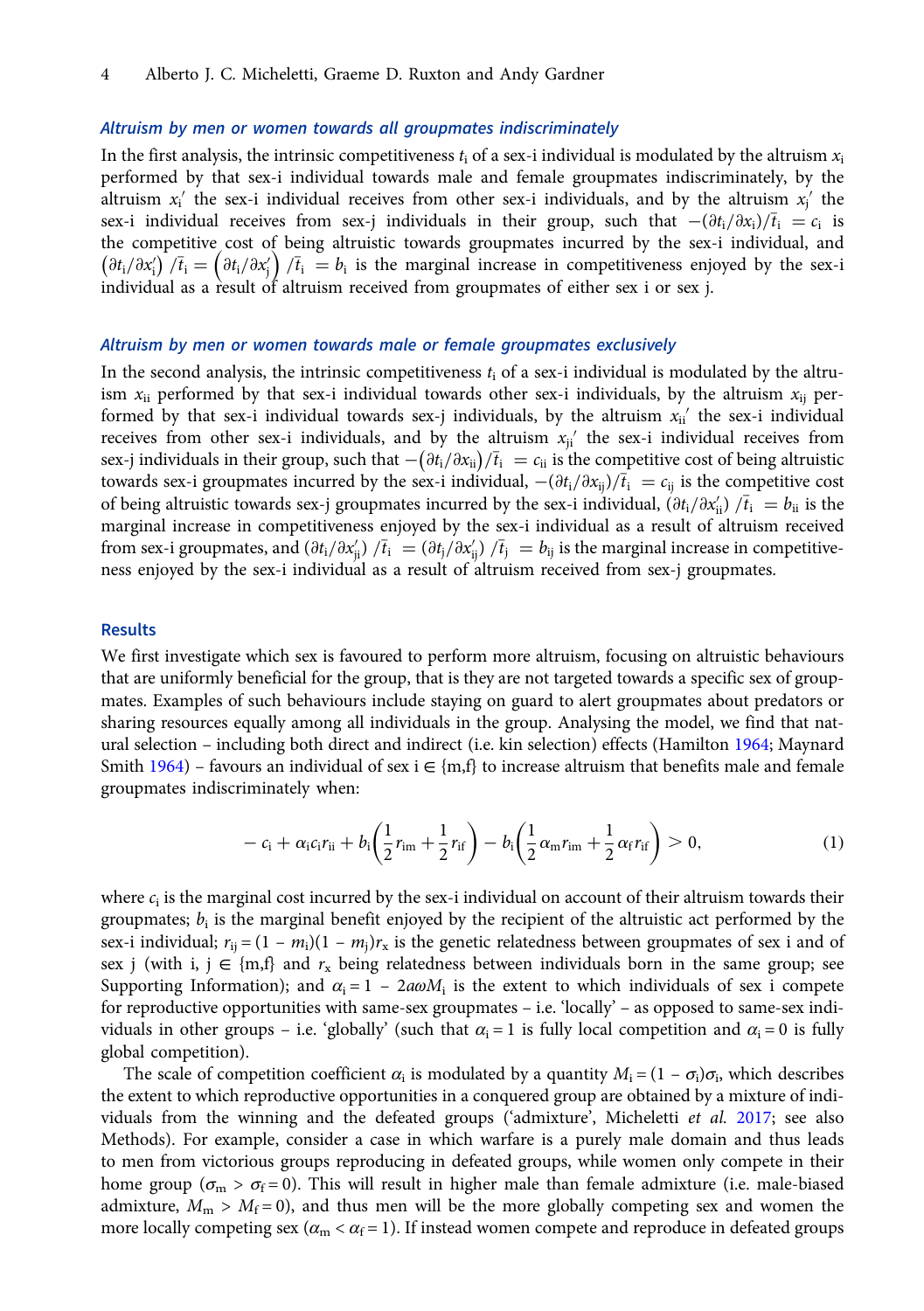to some extent, it can be possible for admixture to be female-biased and, consequently, for women to be competing more globally then men.

The inclusive fitness interpretation of condition (1) is that, by increasing their level of altruism towards groupmates, an individual of sex i incurs: a direct-fitness cost (first term) owing to a  $-c_i$ loss of competitiveness for reproductive opportunities; an indirect-fitness benefit (second term) owing to a corresponding relaxation of kin competition in their own sex, as  $c_i$  reproductive opportunities become available to sex-i individuals who are competing kin with probability  $\alpha_i$  and who are related to the focal individual by  $r_{\text{ii}}$ ; an indirect-fitness benefit (third term) owing to a  $b_i$  increase in competitiveness for reproductive opportunities for groupmates who, with probability  $\frac{1}{2}$ , are men related to the focal sex-i individual by  $r_{\text{im}}$  or, with the same probability  $\frac{1}{2}$ , are women related to the focal sex-i individual by  $r_{if}$ ; an indirect-fitness cost (fourth term) owing to a corresponding increase in kin competition, as fewer reproductive opportunities  $(-b_i)$  are available for male groupmates (or female groupmates) who are derived from the same group – and are thus competing kin – with probabilities  $\alpha_m$  (or  $\alpha_f$ ) and who are related to the focal individual by  $r_{im}$  (or  $r_{if}$ ). Note that condition (1) holds even when individuals gain a direct benefit from performing the behaviour ( $c_i$  < 0), in which case this constitutes mutual benefit rather than altruism (West *et al.* [2007;](#page-14-0) the results of the present analysis thus hold for cooperative behaviours in general, i.e. including both altruism and mutually beneficial cooperation).

Consideration of condition (1) reveals that the demography of warfare can generate incentives for within-group altruism under broad conditions. Specifically, altruism can be favoured whenever warfare exports at least a fraction of male or female competition for reproductive opportunities from winning groups to defeated groups ( $\alpha_m \neq 1$  and/or  $\alpha_f \neq 1$ ). This ensures that the inclusive fitness benefit obtained by acting altruistically towards groupmates (third term in condition (1)) is not exactly cancelled by the associated inclusive fitness cost owing to an increase in kin competition (fourth term), as would happen in populations with limited dispersal in the absence of a mechanism decoupling these two effects (Taylor [1992](#page-14-0); reviewed in Lehmann and Rousset [2010](#page-13-0)).

Furthermore, condition (1) can be rearranged into the form  $c_i/b_i < A_i$ , where

$$
A_{\rm i} = \frac{\frac{1}{2}(r_{\rm im} - \alpha_{\rm m}r_{\rm im}) + \frac{1}{2}(r_{\rm if} - \alpha_{\rm f}r_{\rm if})}{1 - \alpha_{\rm i}r_{\rm ii}}\tag{2}
$$

is the 'potential for altruism' by members of sex i towards their groupmates (cf. Gardner [2010\)](#page-12-0). This approach separates the cost and benefit functions  $(c_i/b_i; \text{ left-hand side of the rearranged condition})$ from demographic effects on altruism (the 'potential'  $A_i$ ; right-hand side). By analysing potentials for altruism, we can focus on assessing the effects of sex-specific demography on altruism – the aim of the present study – independently of the details of the cost and benefits functions.

Consideration of the potential for altruism above (equation 2) reveals two key results regarding which sex is favoured to be more altruistic. First, all else being equal, the sex that disperses at a lower rate has a greater potential for altruism than the more dispersing sex (see [Figure 1a](#page-5-0)). For example, if dispersal is female-biased ( $m<sub>m</sub> < m<sub>f</sub>$ ), we predict that men will be more altruistic than women ( $A_m > A_f$ ), all else being equal. This prediction arises because, since they disperse less, men are more related to groupmates of either sex than are women ( $r_{\rm mm} > r_{\rm mf} > r_{\rm ff}$ ) and thus reap greater benefits from being altruistic. Second, all else being equal, the sex that – as a result of warfare – competes more locally for reproductive opportunities has a higher potential for altruism towards their groupmates than the more globally competing sex (see [Figure 1b](#page-5-0)). For example, if men from winning groups compete in defeated groups more than women – that is, women compete more locally  $(\alpha_{\rm m} < \alpha_{\rm f})$  – then we predict that women will be more altruistic than men  $(A_{\rm m} < A_{\rm f})$ , all else being equal. This prediction arises because, as women compete with other related women more often than men, they reap greater benefits by reducing kin competition through altruistic behaviours than men do (second term in condition 1). In addition, we find that, with increasing values of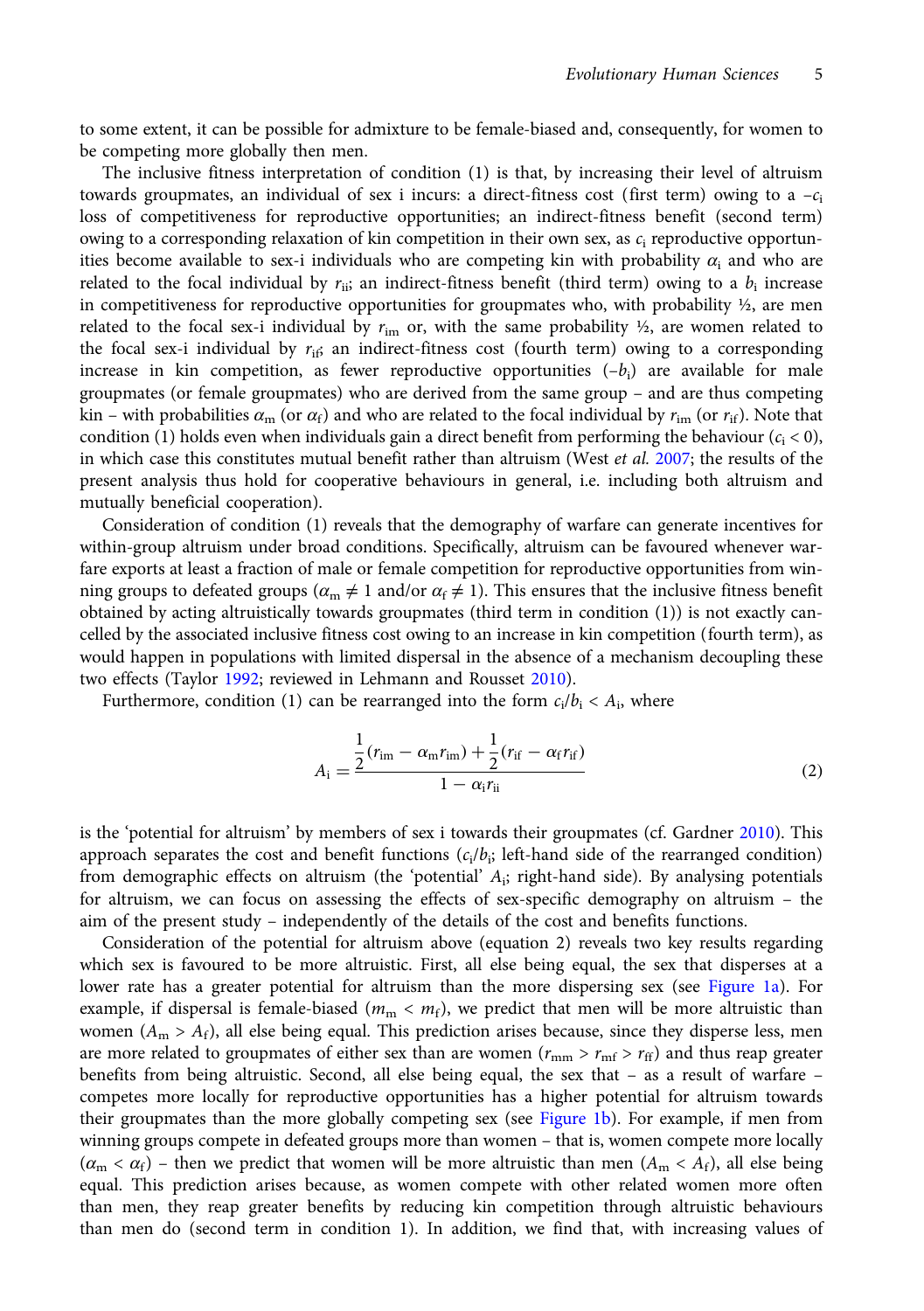<span id="page-5-0"></span>

Figure 1. Male and female altruism towards groupmates of either sex. Each pie chart shows potential for altruism by men towards groupmates (purple) vs potential for altruism by women towards groupmates (brown) and the sum of the two potentials (diameter of pie chart) – for low and high values of male and female dispersal rates (a), or for low and high values of male and female scale of competition (b). Other parameter values: (a and b)  $N_m = N_f = 3$ ,  $a = 0.5$ ,  $\omega = 0.5$ ; (a)  $\sigma_m = \sigma_f = 0.4$  leading to  $M_m = M_f = 0.24$  and  $\alpha_m = \alpha_f = 0.88$ ; (b)  $m_m = m_f = 0.1$ ,  $\sigma_i = 0.4$  leading  $M_i = 0.24$  (for  $\alpha_i = 0.88$ ) and  $\sigma_i = 0.2$  leading  $M_i = 0.16$  (for  $\alpha_i = 0.96$ ).

frequency of war (a), levels of potentials for altruism either increase or do not change, but they never decrease (that is,  $dA_i/da \ge 0$ ).

We have delineated the conditions under which men and women can be favoured to act altruistically to the benefit of all individuals in their group. We now consider cases in which altruistic behaviours can be targeted at individuals of exclusively one sex – and ask whether such altruism should be directed towards male or female groupmates. Analysing the model, we find that natural selection – including both direct and indirect (i.e. kin selection) effects (Hamilton [1964](#page-13-0); Maynard Smith [1964](#page-13-0)) – favours an individual of sex i to increase their altruism towards groupmates of sex j (where i,  $j \in \{m,f\}$ ) when:

$$
-c_{ij} + \alpha_i c_{ij} r_{ii} + b_{ij} r_{ij} - \alpha_j b_{ij} r_{ij} > 0,
$$
\n(3)

where  $c_{ij}$  is the marginal cost incurred by the sex-i individual on account of their altruism towards groupmates of sex j and  $b_{ij}$  is the marginal benefit enjoyed by the sex-j recipient of the altruistic act performed by the sex-i individual.

Condition (3) can be rearranged into the form  $c_{ii}/b_{ii} < A_{ii}$ , where

$$
A_{ij} = \frac{r_{ij} - \alpha_j r_{ij}}{1 - \alpha_i r_{ii}} \tag{4}
$$

is the potential for altruism by members of sex i towards groupmates of sex j. Notice that, if  $i = j$ ,  $A_{ii}$  is the potential for altruism towards the same sex whereas, if  $i \neq j$ ,  $A_{ij}$  is the potential for altruism towards the opposite sex.

Consideration of the potential for altruism immediately above (equation 4) reveals two key results. First, all else being equal, both sexes have a greater potential for altruism towards the sex that disperses less (see [Figure 2a](#page-6-0)). For example, in the case of female-biased dispersal  $(m_m < m_f)$ , we predict that men receive more altruism ( $A_{mn} < A_{mn}$  and  $A_{fm} < A_{ff}$ ), all else being equal. This is because, in this situation, men are more related to groupmates of both sexes than are women  $(r_{\text{mm}} > r_{\text{ff}} > r_{\text{ff}}$ , as a result of the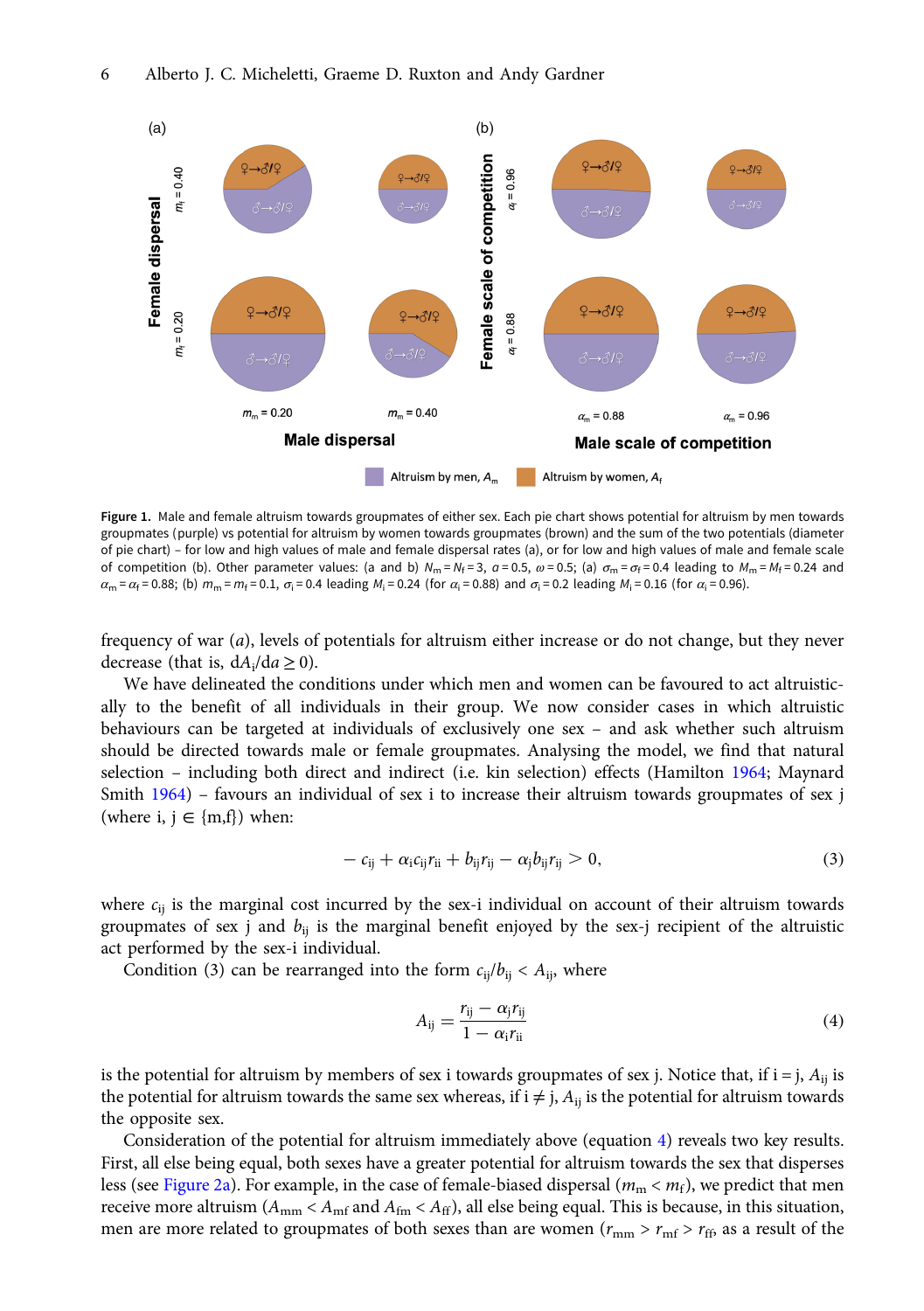<span id="page-6-0"></span>

Figure 2. Male-to-male, male-to-female, female-to-male and female-to-female altruism. Each pie chart shows potential for altruism by men towards male groupmates (dark blue) vs potential for altruism by men towards female groupmates (dark orange) vs potential for altruism by women towards male groupmates (light blue) vs potential for altruism by women towards female groupmates (light orange) and the sum of the four potentials (diameter of pie chart) – for low and high values of male and female dispersal rates (a), or for low and high values of male and female scale of competition (b). Other parameter values: (a, b)  $N_m$  =  $N_f = 3$ ,  $a = 0.5$ ,  $\omega = 0.5$ ; (a)  $\sigma_m = \sigma_f = 0.4$  leading to  $M_m = M_f = 0.24$  and  $\alpha_m = \alpha_f = 0.88$ ; (b)  $m_m = m_f = 0.1$ ,  $\sigma_i = 0.4$  leading to  $M_i = 0.24$ (for  $\alpha_i$  = 0.88) and  $\sigma_i$  = 0.2 leading to  $M_i$  = 0.16 (for  $\alpha_i$  = 0.96).

bias in dispersal) and thus the benefits reaped by actors of both sexes from being altruistic towards men are higher. Second, both sexes have a higher potential for altruism towards members of the sex that competes more globally, all else being equal (see Figure 2b). Considering again an example in which men compete relatively more globally and women relatively more locally  $(\alpha_f > \alpha_m)$ , we predict that men will receive more altruism from groupmates of both sexes  $(A_{\text{mf}} < A_{\text{mm}})$  and  $A_{\text{ff}} < A_{\text{fm}})$ . This is because, as men compete more often with non-relatives, the indirect cost of increased kin competition is lower when helping them than when helping women, for both sexes (fourth term in condition 3). Notice how, in this example, men competing more globally and women more locally leads to women helping groupmates more than men, but both sexes biasing their help more towards men than women in their group ([Figures 1b](#page-5-0) and 2b). In addition, we find that – while higher numbers of reproductive women and men in a group depress relatedness and result in lower potentials for altruism – differences in the numbers of female and male breeders ( $N_m \neq N_f$ ) do not result in sex differences in potential for altruism ( $A_{\rm mf}/A_{\rm mm}$  and  $A_{\rm ff}/A_{\rm fm}$  are constants with respect to  $N_{\rm m}$  and  $N_{\rm f}$ ; see Supporting Information).

Moreover, we find that the effects of sex biases in dispersal and the scale of competition – the two key modulators of altruism identified above – may reinforce each other or act in different directions, influencing both who helps and who receives help. Where these two forces act in different directions, who helps more and who receives more help may depend on the exact combination of demographic parameter values (see Supporting Information). It is nonetheless possible to identify four broad patterns of sex-specific altruism. If dispersal is strongly female-biased, men are more altruistic and also receive more help than women, independently of sex differences in the scale of competition. The same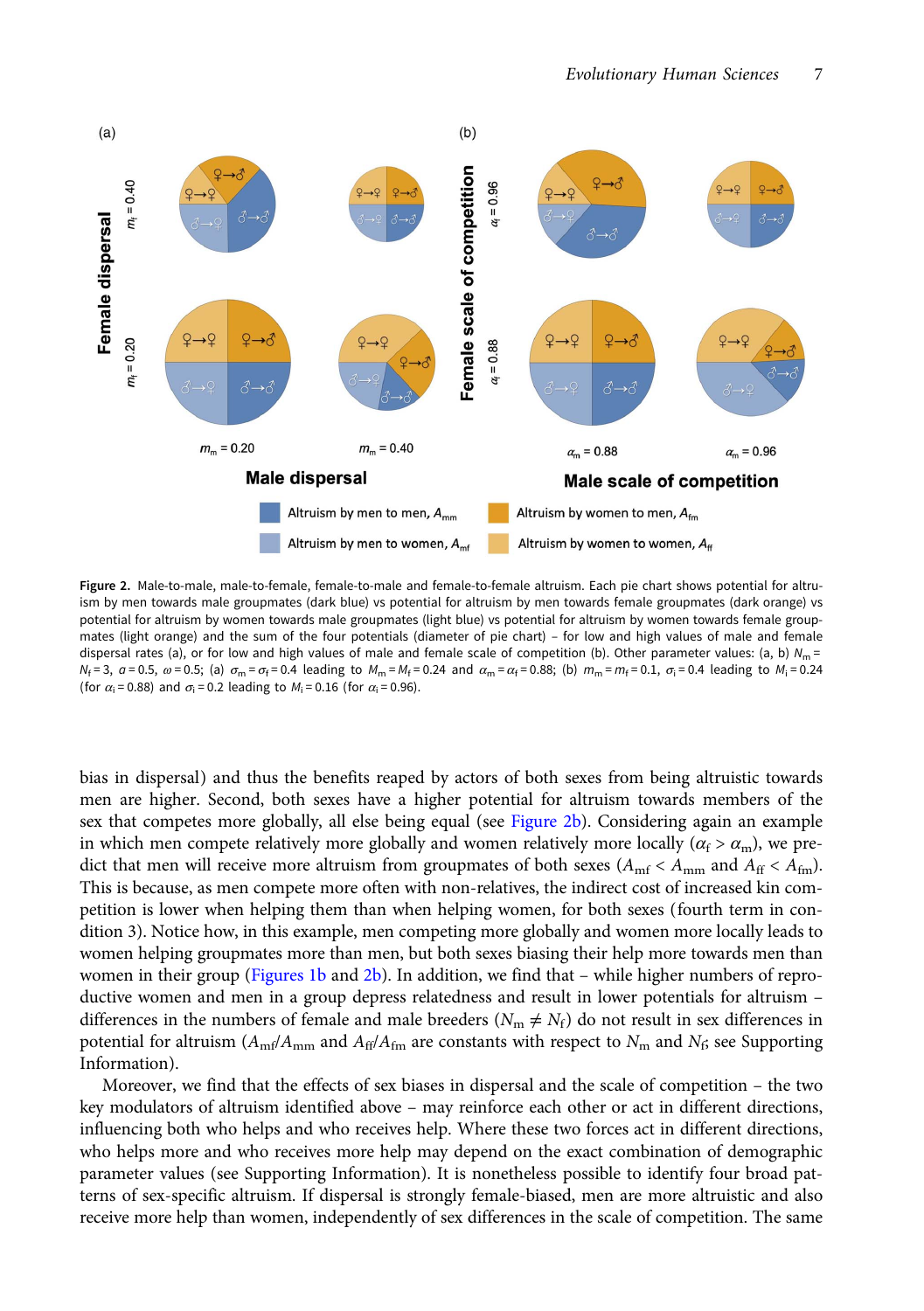configuration is obtained with a moderate male bias in dispersal and men competing more globally. Societies with these demographies follow a 'boys' club' or 'men help men' system, where altruism is mostly by and for men. Conversely, if dispersal is strongly male-biased, women are more altruistic and also receive more help than men, again independently of sex differences in the scale of competition. The same pattern is obtained with a moderate male bias in dispersal and women being the more globally competing sex. Societies with these demographies follow a 'girls' club' or 'women help women' system, where altruism is mainly a female affair. In the other two configurations the sexes of the predominant helper and helped differ. Women are more altruistic than men, but men receive more altruism when dispersal is moderately male-biased or unbiased, and when men compete more globally ('women help men' societies). Instead, men are more altruistic than women, but women receive more altruism when dispersal is unbiased or moderately female-biased, and when women compete more globally ('men help women' societies; see [Figure 3](#page-8-0)).

#### **Discussion**

Recent years have seen great interest in the possible coevolution of between-group violence and within-group altruism, but the potential for warfare – via its impact on demography – to influence human social behaviours more widely and in sex-specific ways has been neglected. Here we performed an inclusive fitness analysis to determine how selection acts on altruistic behaviours performed by men and women – either for the benefit of all groupmates or targeted at males or females specifically – in populations experiencing intergroup conflict. We found that warfare can promote within-group altruism, even if this altruism does not improve the group's performance in war. Furthermore, we found that the degree of altruism may crucially depend upon the sex of the altruist and the recipient, and upon two sex-specific demographic parameters: dispersal and the scale of competition.

Our analysis has revealed that warfare – through its effect on demography – can promote altruism, broadly defined (Hamilton [1964;](#page-13-0) West et al. [2007](#page-14-0)). This is because, as a result of intergroup conflict, individuals from victorious groups compete for reproductive opportunities with non-relatives in defeated groups to some extent and, in this way, decrease harmful competition between kin that would have otherwise inhibited the evolution of altruism. This result contributes to clarifying the role of demography in promoting cooperation and altruism. In a much-celebrated paper, Taylor [\(1992\)](#page-14-0) showed that, in a population subdivided into groups with limited dispersal, altruism could not spread, because the benefit obtained by helping groupmates was exactly cancelled by the kin competition cost generated by these behaviours (see also Frank [1985,](#page-12-0) [1986a](#page-12-0), [b;](#page-12-0) Bulmer [1986](#page-12-0) for an earlier, analogous result for sex allocation). Subsequent work showed that a number of mechanisms could lead to the decoupling of the effects of dispersal on relatedness and kin competition, allowing for the evolution of altruism (reviewed in Lehmann and Rousset [2010](#page-13-0)). One such avenue involves individuals dispersing together with other groupmates, a mode of migration first discussed by Haldane [\(1932\)](#page-13-0) in his classic 'tribe splitting' model of altruism and now termed 'budding dispersal' (Gardner and West [2006;](#page-12-0) see also Goodnight [1992\)](#page-13-0). In this way, members of a group can be competing for resources with non-relatives to some extent – reducing kin competition – while staying in close proximity to their kin – maintaining high relatedness (Gardner and West [2006;](#page-12-0) Lehmann et al. [2006](#page-13-0)).

In Lehmann and Feldman's [\(2008\)](#page-13-0) model of warfare, intergroup conflict allows for the decoupling of relatedness and competition: when a group is defeated in war, winning males compete for reproductive opportunities with losers, thus maintaining relatedness at a high level while reducing kin competition. This mechanism is distinct from budding dispersal as previously described – because competition involves a mix of individuals from two different groups rather than occurring between buds – but presents a strong analogy with it – as movement to other groups occurs in association with groupmates rather than individually. Owing to this demographic effect of warfare, natural selection can favour men to express costly altruistic belligerence and bravery behaviours that increase the group's probability of engaging in and winning a war (Lehmann and Feldman [2008](#page-13-0)). Here, we showed that this insight holds for all altruistic behaviours expressed by either men or women – not only those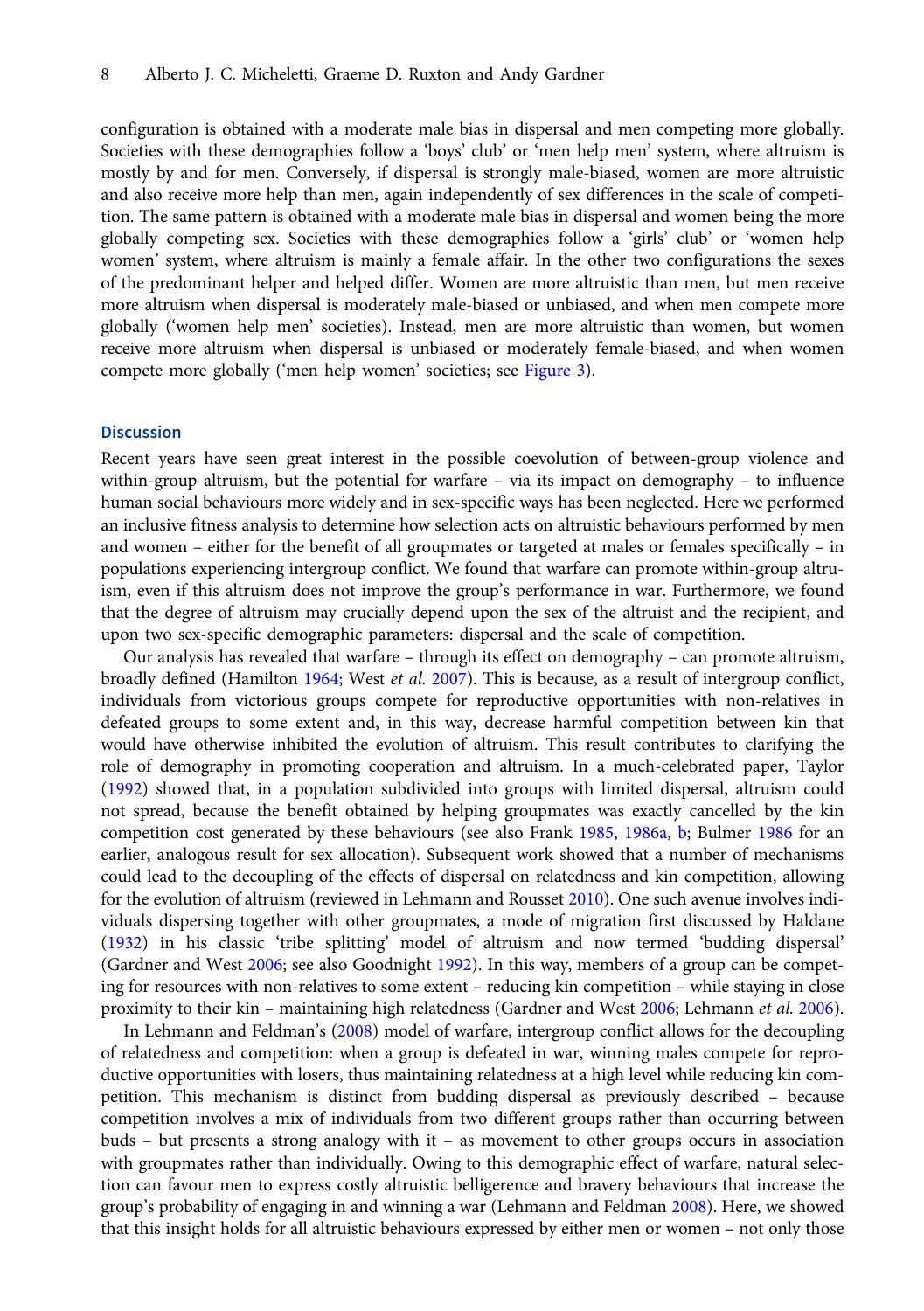<span id="page-8-0"></span>



that directly impact on a group's success in warfare and are expressed exclusively by men. In this respect, our result also illuminates Haldane's ([1932\)](#page-13-0) insight that within-group altruism could only have evolved genetically in early human societies if groups were small and composed of related individuals – a combination that, he argued, could have only been achieved by human groups splitting periodically. Our analysis suggests that warfare, with the movement of individuals to defeated groups after victory, offers a mechanism for this splitting to occur. In this way, related individuals, who are more likely to carry genes encoding a given altruistic behaviour, continue to be in close proximity to each other generation after generation – and altruism has the possibility to spread.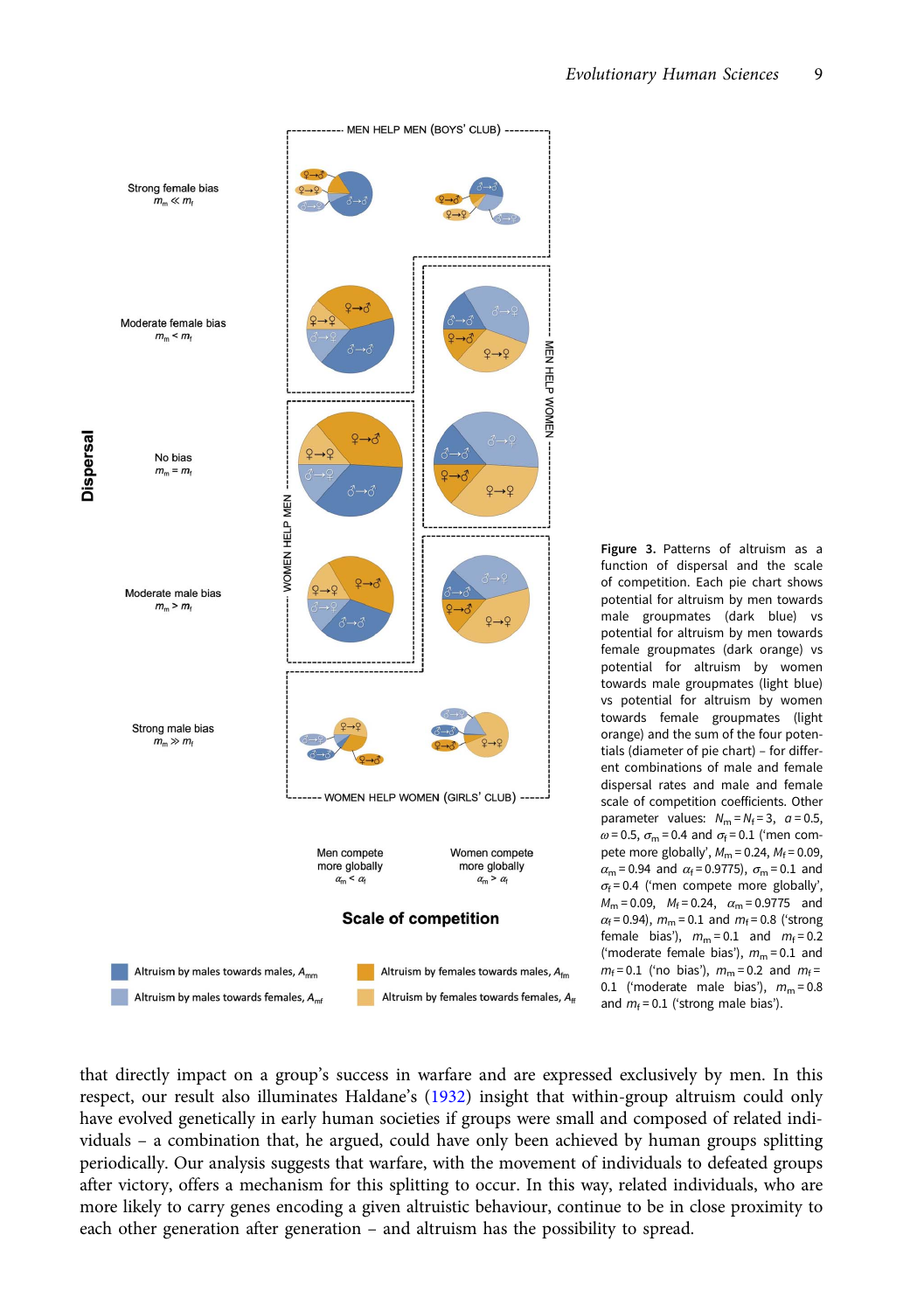Moreover, we showed that sex biases in two factors in the demography of warfare – dispersal and the scale of competition – may drive sex-specific patterns of altruism. Firstly, we found that the sex that disperses less is favoured both to be more altruistic and to receive more altruism. It is important to underline that, following Lehmann and Feldman ([2008](#page-13-0)) and Micheletti et al. ([2017](#page-13-0), [2018\)](#page-13-0), we have assumed that altruistic behaviours are performed after dispersal (the same assumption is made in other studies investigating the dispersal–altruism interplay outside the context of warfare; e.g. Johnstone and Cant [2008](#page-13-0)). This means that members of the more philopatric sex are more related to their groupmates, but do not experience higher local competition. If, instead, altruistic behaviours were performed before dispersal, then members of the less-dispersing sex would experience relatively higher local competition – which could possibly outweigh the benefits of being altruistic towards highly related groupmates. Our major qualitative results about sex-biases in altruism would still hold in this case, although overall the benefits of altruism would need to be higher for the behaviour to be selected.

Secondly, we revealed that sex differences in patterns of altruism can be driven by biases in the scale of competition, that is the extent to which men and women from victorious groups compete with nonrelatives in defeated groups. Specifically, the sex that competes more locally is favoured to be more altruistic, whereas the sex that competes more globally is favoured to receive more altruism, from members of both sexes. For example, consider a scenario in which most men in a defeated group are excluded from competing for reproduction by winning men, while both winning and defeated women compete for marriage and resources in that group. In this case, warfare results in competition being relatively more global for women than for men. Under these conditions, men are favoured to be more altruistic than women, because they have more to gain by reducing kin competition within their sex through altruism. At the same time, both sexes are favoured to behave more altruistically towards women. This is because, although altruism can improve the competitiveness of both female and male groupmates, the altruist's male groupmates tend to compete for reproductive opportunities against each other (such that one male relative's gain is another male relative's loss). On the other hand, the altruist's female groupmates are more likely to compete for reproductive opportunities against unrelated individuals in other social groups. For this reason, the returns in terms of inclusive fitness benefits are higher when helping the sex that competes more globally.

Our aim has been to capture how demography modulates sex-specific altruism in populations experiencing warfare. To this end, we have focused on the roles of dispersal and the scale of competition, whilst assuming that both sexes are equally capable of helping, that is they experience the same costs and provide the same benefits to their recipients. However, if the sexes did differ in the costs and benefits of altruism, then this – fairly trivially – would be expected to drive sex differences in their altruistic behaviour. For example, if one sex were less effective in helping – i.e. providing a lower benefit – this would lead to a higher cost-to-benefit ratio and thus a lower level of altruism than for the more effective sex. If instead the two sexes were equally effective in helping, but one incurred lower costs associated with it, this would lead to a lower cost-to-benefit ratio and thus a higher level of altruism than for the sex experiencing more substantial costs. In addition, we have not considered altruism that is targeted at specific individuals on the basis of kin recognition, which is likely to be an important modulator of human social behaviour. Incorporating kin recognition need not affect the overall level of altruism enacted and received by each sex (GS Faria and A Gardner, 'Does kin discrimination promote cooperation?', under review), but would enable investigation of individual-level variation in addition to the between-sex and between-population variation that we have considered in the present analysis.

Furthermore, we found that the effects of sex biases in dispersal and competition can reinforce each other or act in opposing directions, resulting in four broad patterns of sex-specific altruism which we term 'boys' club', 'women help men', 'men help women' and 'girls' club' (summarised in [Figure 3](#page-8-0)). However, which of these patterns can we expect to find in current human populations? We suggest that two different timescales can be potentially relevant, and we explore them in turn.

It might be that demographic asymmetries need to persist for very long times – on the order of millions of years – to have an influence on patterns of sex-specific altruism. This would be the case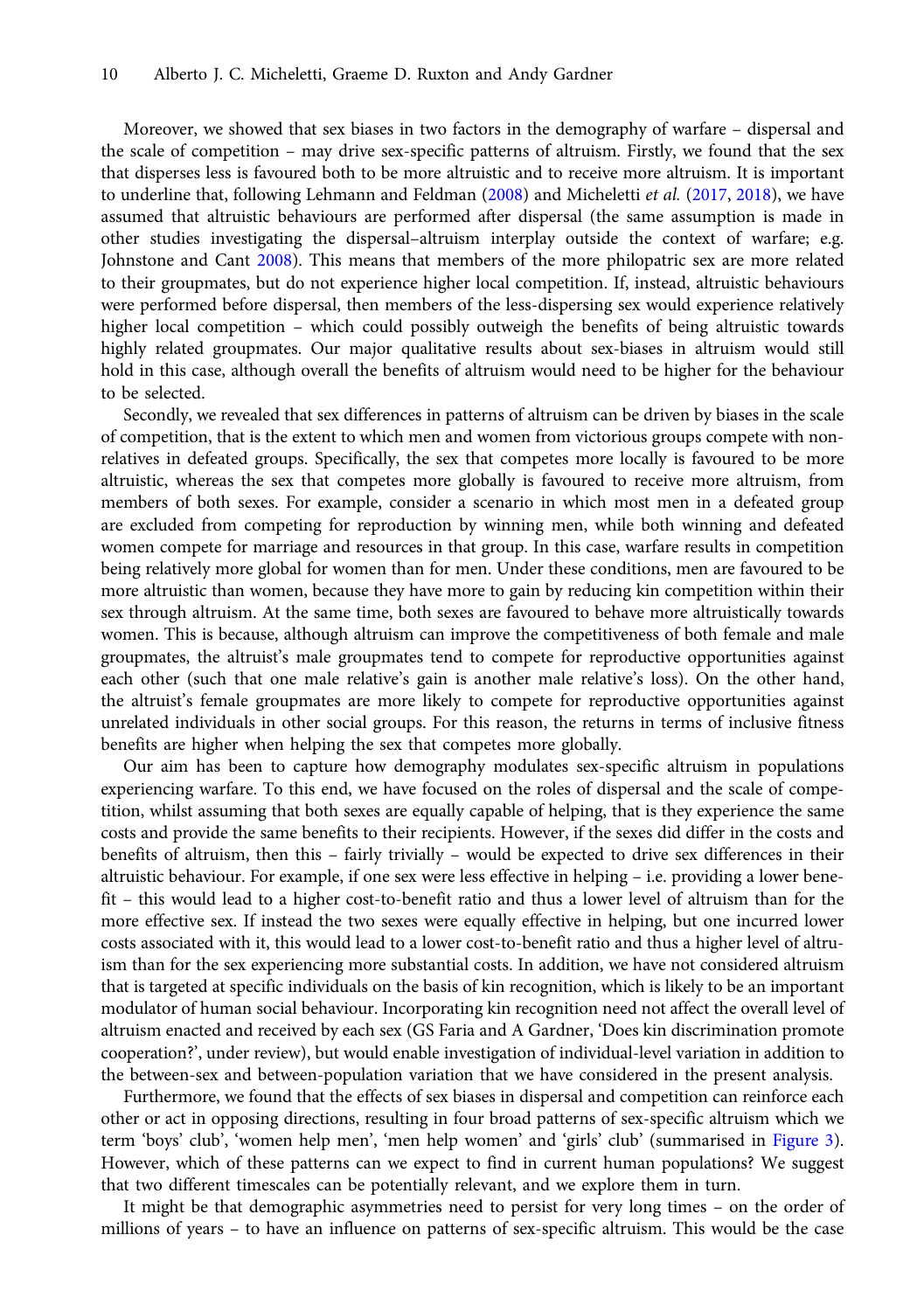#### Box 1. Sex-specific dispersal in ancestral humans

Recent years have witnessed a heated debate surrounding patterns of sex biased dispersal in ancestral human populations, living a hunter-gatherer lifestyle in the Pleistocene (Marlowe, [2004](#page-13-0); Wilkins and Marlowe, [2006](#page-14-0); Sugiyama, [2017](#page-14-0)). Here, we summarise the current state of the evidence.

Firstly, extant great apes – chimpanzees and bonobos, our closest living relatives, and gorillas – are all characterised by female-biased dispersal (Lawson Handley and Perrin [2007\)](#page-13-0), which has led some to argue that ancestral humans too are likely to have followed this pattern (e.g. Manson and Wrangham [1991;](#page-13-0) Chapais [2008](#page-12-0); but see Sugiyama [2017](#page-14-0)). Secondly, population genetics studies have examined variation in mitochondrial DNA (maternally inherited) and the non-recombining region of the Y-chromosome (paternally inherited), offering contrasting dispersal estimates. In two global comparisons, Seielstad et al. [\(1998](#page-13-0)) found evidence of higher female dispersal, but Wilder et al. ([2004\)](#page-14-0) found no such bias. Wilkins and Marlowe [\(2006](#page-14-0)) argue that these results stem from differences in the sampling scheme adopted, with the study finding unbiased dispersal being more reflective of pre-agricultural societies and the study finding a female bias capturing residential patterns that emerged after the spread of agriculture. Thirdly, dispersal in extant hunter-gatherers can be informative as these societies are considered the best available models for pre-agricultural populations (Marlowe, [2005](#page-13-0)). Hunter-gatherer societies have long been characterised as mostly patrilocal (i.e. women moving to the husband's group; Ember [1975,](#page-12-0) [1978](#page-12-0); Foley [1995\)](#page-12-0). However, recent work has shown that hunter-gatherers move frequently between bands and spouses can move to either the husband's or the wife's band: a system best described as 'multilocal' or 'bilocal' (Marlowe [2004](#page-13-0); Hill et al. [2011](#page-13-0)). However, this does not mean that dispersal is necessarily unbiased. For example, in a study of 32 extant hunter-gather societies, Hill et al. ([2011\)](#page-13-0) found more co-residing brothers than sisters in 17 societies, the opposite pattern in three societies, and no bias in the remaining 12.

Overall, notwithstanding the great developments in these three research avenues, it is still unclear what pattern of dispersal was followed by our Pleistocene ancestors. It is possible that dispersal was on average female-biased throughout our history, becoming more pronounced with the advent of agriculture. Alternatively, it may have been unbiased during the Pleistocene and became female-biased after the agricultural revolution, in association with patrilocal residence rules.

if the traits under consideration were genetically inherited, or if we were considering genetic components contributing to them. In this circumstance, the demographic patterns relevant for our study would be those of ancestral human populations. Sex-biased dispersal in ancestral humans has been greatly debated in recent years (see Box 1). If, as some argue (Ember [1975](#page-12-0), [1978](#page-12-0); Manson and Wrangham [1991](#page-13-0); Seielstad et al. [1998](#page-13-0); Chapais [2008](#page-12-0)), female-biased dispersal was dominant early in our evolutionary history and persisted rather uniformly until recently, then we would expect to find the altruism patterns revealed by our model under this dispersal regime. For example, had this migration pattern been accompanied by men competing more globally because of warfare, this would have led to 'boys' club' systems where men both helped more and received more help. If instead, as others suggest (Marlowe [2004](#page-13-0); Wilkins and Marlowe [2006;](#page-14-0) Hill et al. [2011;](#page-13-0) Sugiyama [2017](#page-14-0)), dispersal was unbiased in ancestral human populations, then – with respect to genetic components – we would expect no sex differences in altruism.

On the other hand, it might be that more recent changes in patterns of dispersal – on the order of centuries or millennia – can result in differences in sex-specific altruism between populations. This would be the case if the altruistic traits under investigation were culturally inherited, or if we were considering culturally inherited contributors to such behaviours. Notice that, since our model identifies men's and women's inclusive fitness interests, our *qualitative* predictions as to sex differences in altruistic behaviours would still be relevant if the traits under question were cultural variants selected on the basis of their effects on the biological fitness of their carrier ('type-1 cultural selection', Birch [2017](#page-12-0); see also Mace [2014\)](#page-13-0). Therefore, in such a case, we would expect societies with different post-marital residence rules – cultural norms mediating dispersal in humans that can change relatively rapidly (Jordan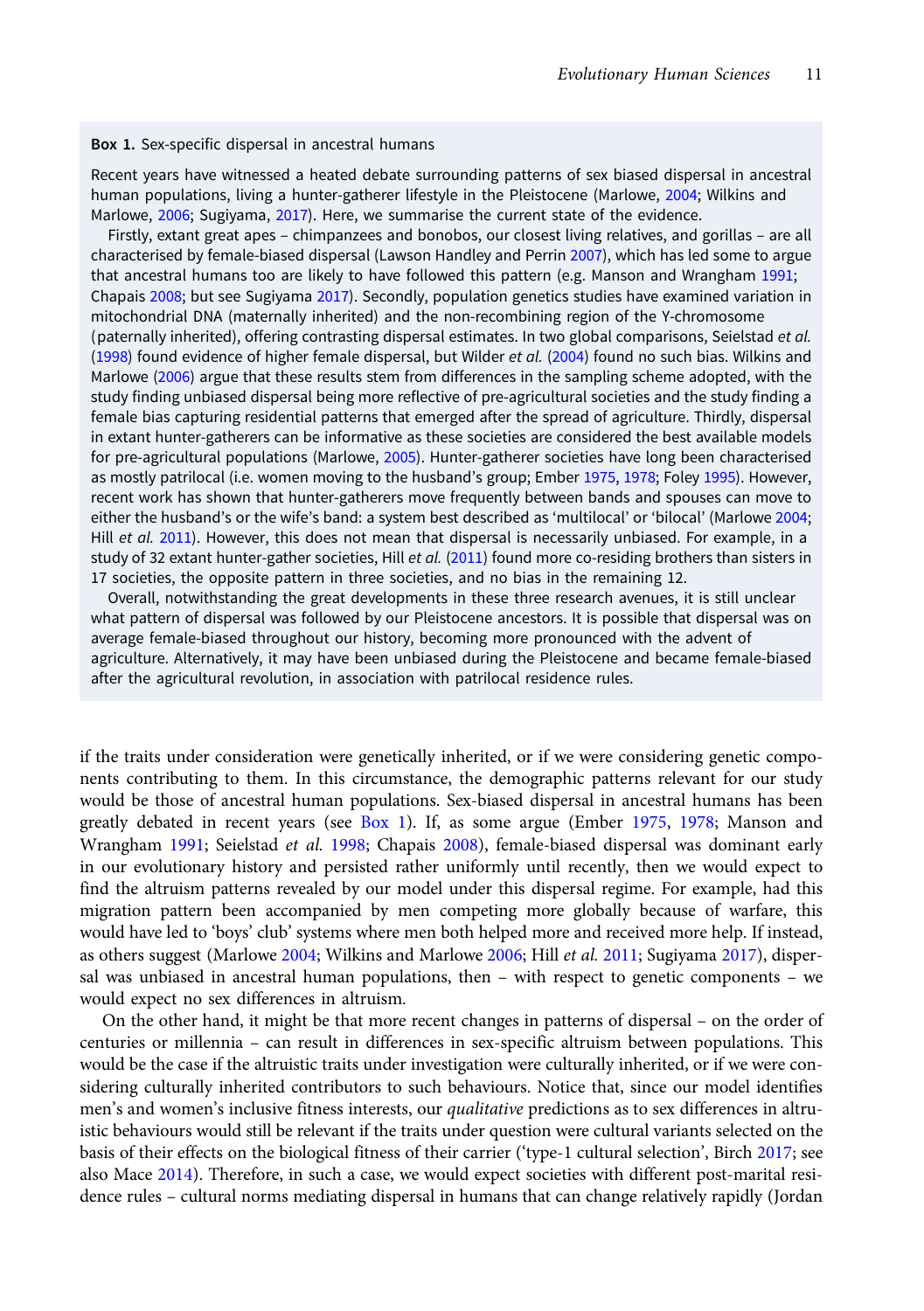et al. [2009](#page-13-0); Opie et al. [2014;](#page-13-0) Ji et al. [2016\)](#page-13-0) – to show the patterns predicted by our model for the corresponding sex biases in dispersal.

In any of these two cases, empirical studies investigating sex differences in cooperation could offer some support for the results of our study. The potential for such differences has been studied extensively employing economic games in the laboratory, with contrasting results: one metanalysis revealed that interactions between men are more cooperative than interactions between women (Balliet et al. [2011\)](#page-12-0), whereas another found that women are more cooperative than men (Engel [2011\)](#page-12-0). However, these studies – performed almost exclusively with WEIRD (western, educated, industrialised, rich, and democratic; Henrich et al. [2010\)](#page-13-0) participants - do not consider ecological variables and thus cannot illuminate the role of demographic effects on altruism. Instead, our predictions are best tested in the field, specifically in small-scale societies that vary in dispersal patterns and that currently engage in – or have a recent history of – intergroup conflict.

Two studies investigating cooperation in agro-pastoral societies in South-Western China with eco-nomic games (Gong et al. [2015](#page-12-0); Wu et al. [2015\)](#page-14-0) might offer some support for the demographic effects identified in our model. These societies – Pumi, Han, Yi, Amdo, Khampa, Mosuo and Zhaba – share similar ecologies while differing substantially in post-marital residence rules, the cultural norms regu-lating dispersal in human societies (Jordan et al. [2009](#page-13-0)). In addition, blood feuds and cattle raiding are now very much limited by state policing but were common in most of these groups until recently (Cai [2001;](#page-12-0) Yeh [2003](#page-14-0); Pirie [2005;](#page-13-0) Harrell [2011;](#page-13-0) Shi [2018](#page-14-0)) and it is reasonable that they might still influence cultural norms and actual behaviour. Wu et al. [\(2015](#page-14-0)) showed that men are more cooperative and/or altruistic than women in both duolocal (neither sex migrates, unbiased dispersal) and patrilocal (female-biased dispersal) populations. At the same time, they found lower levels of cooperation when more men than women participate in the games (Wu et al. [2015\)](#page-14-0), which might indicate that both sexes are more incentivised to be altruistic towards women than towards men. Our results suggest that this pattern might have been driven by warfare: men being more altruistic and women receiving more altruism is the outcome we obtain under unbiased or moderately female-biased dispersal – as observed in these societies – and with women competing more globally than men as a result of war ('men help women', see [Figure 3\)](#page-8-0). To our knowledge, patterns of post-war competition in defeated groups are unknown for these societies, but could be possibly inferred from oral reports and historical documents regarding intergroup conflict (an example of how greater female competition might be realised as a result of war is discussed above).

Moreover, Gong et al. ([2015](#page-12-0)) found that duolocal Mosuo men give more than women in the Dictator game, and they also give more than patrilocal Yi men. Given that these societies show unbiased or moderately female-biased dispersal, these results might again be in line with our 'men help women' configuration ([Figure 3](#page-8-0)), but the study does not test for the effect of receiver's sex. Furthermore, the finding that altruistic giving is lower in patrilocal populations (Gong *et al.* [2015](#page-12-0)), might result from higher dispersal rates in these groups leading to lower relatedness – as predicted by our model. Interestingly, Wu et al. [\(2015\)](#page-14-0) found the opposite pattern: higher dispersal societies show more altruism. Additional work, both theoretical and empirical, is clearly needed to disentangle the effects of dispersal on relatedness and kin competition and determine how the two might interact to influence social behaviours in human populations. Elucidating demographic factors – and the within-group or between-group processes influencing it, including warfare – promises to be a fruitful avenue.

Supplementary material. The supplementary material for this article can be found at <https://doi.org/10.1017/ehs.2020.5>.

Acknowledgements. We thank Nathan Bailey, Gonçalo Faria, Laura Fortunato, Mauricio González-Forero, Thomas Hitchcock, Jasmeen Kanwal, Ruth Mace, Petri Rautiala, Jonathan Stieglitz, Cameron Turner, Michael Wilson, Jia-Jia Wu and attendees of the Friday Lab Chat, School of Biology, University of St Andrews, of the IAST Tuesday Seminar, and of the MMEE 2019 conference, and two anonymous referees for useful comments and discussion. A.J.C.M. thanks the HKU Library for providing him with a stimulating working space during summer 2019.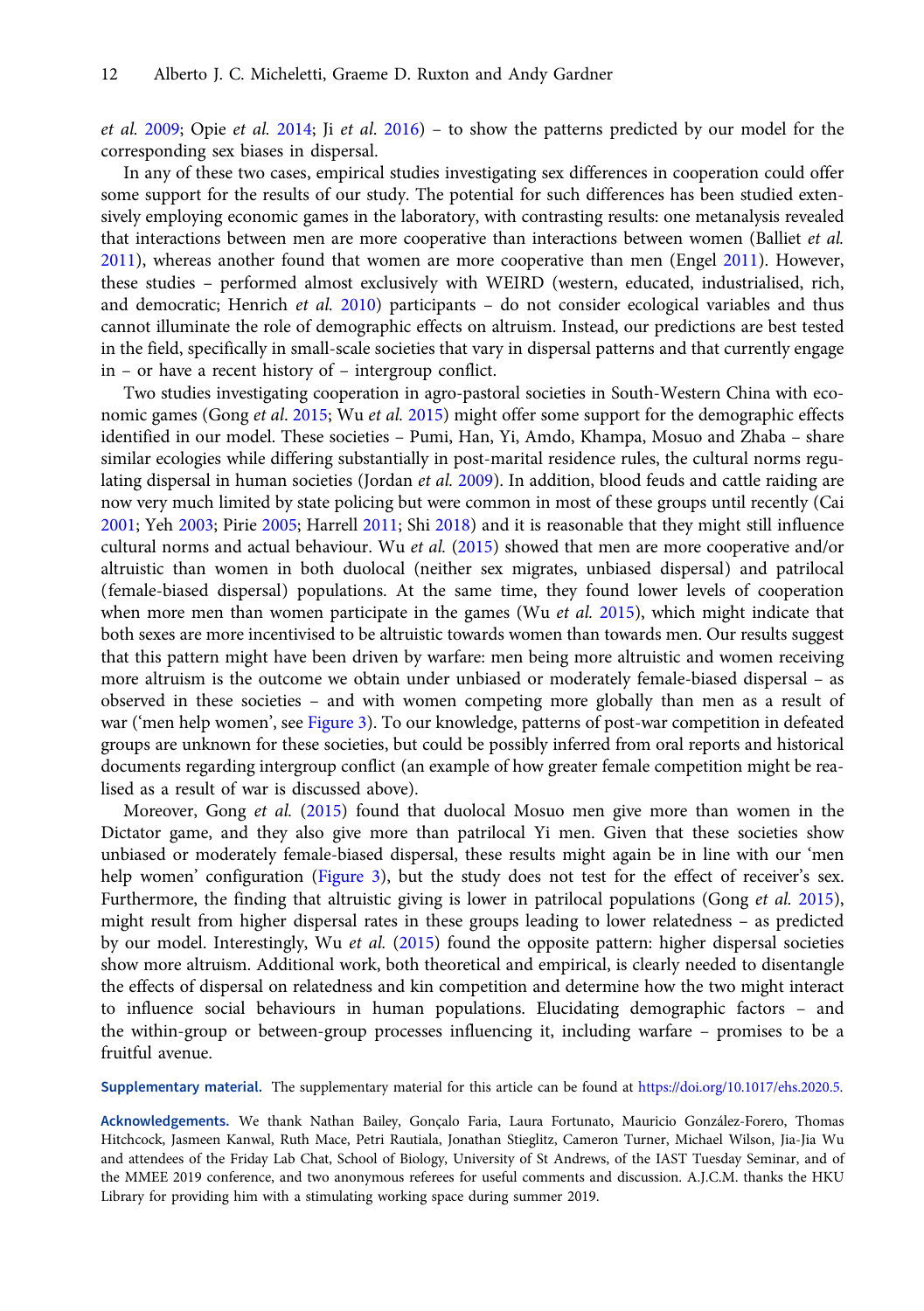<span id="page-12-0"></span>Author contributions. A.J.C.M., G.D.R. and A.G. designed the study and wrote the manuscript; A.J.C.M. led the mathematical analysis.

Financial support. Funding from a PhD studentship from the School of Biology, University of St Andrews (A.J.C.M.), a Natural Environment Research Council Independent Research Fellowship (A.G., grant number NE/K009524/1), a European Research Council Consolidator Grant (A.G., A.J.C.M., grant number 771387) and the French Agence Nationale de la Recherche (under the Investissement d'Avenir programme, ANR 17-EURE-0010) (A.J.C.M.) is gratefully acknowledged.

Publishing ethics. The manuscript is our own original work, and does not duplicate any other previously published work. The manuscript has been submitted only to the journal – it is not under consideration, accepted for publication or in press elsewhere. All listed authors know of and agree to the manuscript being submitted to the journal. The manuscript contains nothing that is abusive, defamatory, fraudulent, illegal, libellous or obscene.

Conflict of interest. None.

#### References

- Balliet D, Wu J and De Dreu CKW (2011) Ingroup favoritism in cooperation: a meta-analysis. Psychology Bulletin 140, 1556–1581.
- Bauer M, Blattman C, Chytilová J, Henrich J, Miguel E and Mitts T (2016) Can war foster cooperation? Journal of Economic Perspectives 30, 249–274
- Birch J (2017) The Philosophy of Social Evolution. Oxford: Oxford University Press.
- Bowles S (2006) Group competition, reproductive levelling, and the evolution of human altruism. Science 314, 1569–1572. Bowles S (2009) Did warfare among ancestral hunter-gatherers affect the evolution of human social behaviour? Science 324, 293–298.
- Bulmer MG (1986) Sex ratio theory in geographically structured populations. Heredity 56, 69-73.
- Cai H (2001) A Society without Fathers or Husbands: The Na of China. Cambridge, MA: Zone Books.
- Chapais B (2008) Primeval Kinship. How Pair-Bonding Gave Birth to Human Society. Cambridge, MA: Harvard University Press.
- Choi JK and Bowles S (2007) The coevolution of parochial altruism and war. Science 318, 636–640.
- Darwin C (1871) The Descent of Man, and Selection in Relation to Sex. London: John Murray
- Doğan G, Glowacki L and Rusch H (2018) Spoils division rules shape aggression between natural groups. Nature Human Behaviour 2, 322–326.
- Ember CR (1975) Residential variation among hunter-gatherers. Cross-Cultural Research 10, 199–227.

Ember CR (1978) Myths about hunter-gatherers. Ethnology 17, 439-448.

- Engel C (2011) Dictator games: a meta study. Experimental Economics, 14, 583–610.
- Foley R (1995) The adaptive legacy of human evolution: a search or the environment of evolutionary adaptedness. Evolutionary Anthropology 4, 194–203.
- Frank SA (1985) Hierarchical selection theory and sex ratios. II. On applying the theory, and a test with fig wasps. Evolution 39, 949–964.
- Frank SA (1986a) Hierarchical selection theory and sex ratios. I. General solutions for structured populations. Theoretical Population Biology 29, 312–342.
- Frank SA (1986b) The genetic value of sons and daughters. Heredity 56, 351-354.
- Frank SA (1997) Multivariate analysis of correlated selection and kin selection, with an ESS maximisation method. Journal of Theoretical Biology 189, 307–316.
- Frank SA (1998) Foundations of Social Evolution. Princeton, NJ: Princeton University Press.
- Fry DP (ed.) (2013) War, Peace, and Human Nature: The Convergence of Evolutionary and Cultural Views. Oxford: Oxford University Press.
- Garcia J and van der Bergh JCJM (2011) Evolution of parochial altruism by multilevel selection. Evolutionary Human Behaviour 32, 277–287.
- Gardner A (2010) Sex-biased dispersal of adults mediates the evolution of altruism among juveniles. Journal of Theoretical Biology 262, 339–345.
- Gardner A and West SA (2006) Demography, altruism, and the benefits of budding. Journal of Evolutionary Biology 19(5), 1707–1716.
- Glowacki L, Wilson ML and Wrangham RW (2017) The evolutionary anthropology of war. Journal of Economic Behavior and Organization. In press.
- Gneezy A and Fessler DMT (2011) Conflict, sticks and carrots: war increases prosocial punishments and rewards. Proceedings of the Royal Society B 279, 219–223.
- Gong B, Yan H and Yang C-L (2015) Gender differences in the dictator experiment: evidence from the matrilineal Mosuo and the patriarchal Yi. Experimental Economics 18, 302–313.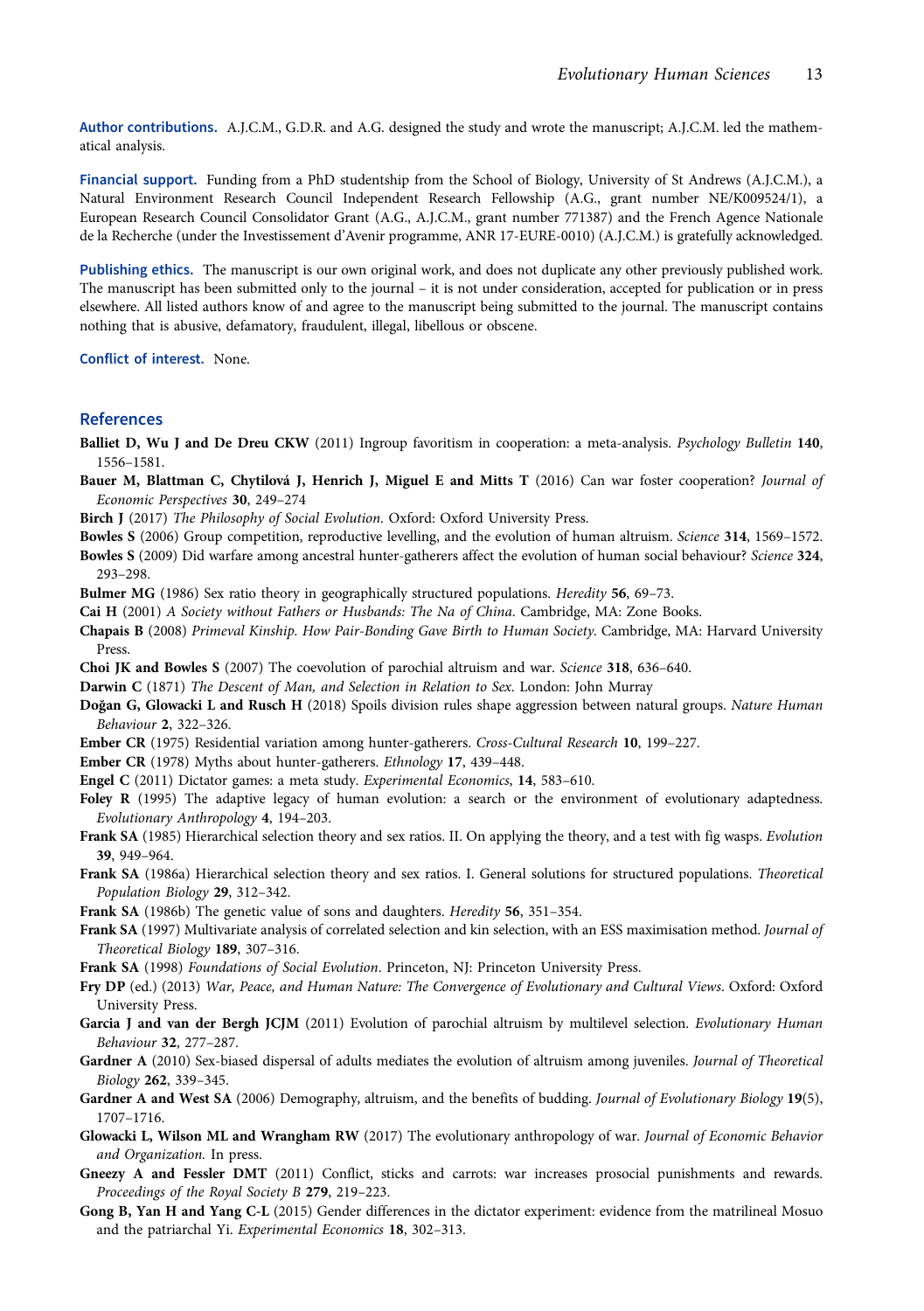- <span id="page-13-0"></span>Goodnight KF (1992) The effect of stochastic variation on kin selection in a budding-viscous population. American Nature 140, 1028–1040.
- Haldane JBS (1932) The Causes of Evolution. London: Longmans, Green.
- Hamilton WD (1964) The genetical evolution of social behaviour. Journal of Theoretical Biology 7, 1-52.
- Harrell S (2011) Cultural Encounters on China's Ethnic Frontiers. Seattle, WA: University of Washington Press.
- Henrich J, Heine SJ and Norenzayan A (2010) The weirdest people in the world? Behavioral Brain Science 33, 61-83.
- Hill KR. et al. (2011) Co-residence patterns in hunter-gatherer societies show unique human social structure. Science 331, 1286–1289.
- Ji T, Zheng X-D, He Q-Q, Wu J-J, Mace R and Tao Y (2016) Kinship as a frequency-dependent strategy. Royal Society Open Science 3, 150632.
- Johnson DDP, McDermott R, Barrett ES, Crowden J, Wrangham R, McIntyre MH and Rosen SP (2006) Overconfidence in war games: experimental evidence on expectations, aggression, gender and testosterone. Proceedings of the Royal Society B 273, 2513–2520.
- Johnstone RA and Cant MA (2008) Sex differences in dispersal and the evolution of helping and harming. American Nature 172, 318–330.
- Jordan FM, Gray RD, Greenhill SJ and Mace R (2009) Matrilocal residence is ancestral in Austronesian societies. Proceedings of the Royal Society B 276, 1957–1964.
- Lawson Handley LJ and Perrin N (2007) Advances in our understanding of mammalian sex-biased dispersal. Molecular Ecology 16, 1559–1578.
- Lehmann L and Feldman MW (2008) War and the evolution of belligerence and bravery. Proceedings of the Royal Society B 275, 2877–2885.
- Lehmann L and Rousset F (2010) How life history and demography promote or inhibit the evolution of helping behaviours. Philosophical Transactions of the Royal Society B 365, 2599–2617.
- Lehmann L, Perrin N and Rousset F (2006) Population demography and the evolution of helping behaviours. Evolution 60 (6), 1137–1151.
- Low BS (2015) Why Sex Matters. A Darwinian Look at Human Behaviour, revised edn. Princeton, NJ: Princeton University Press.
- Mace R (2014) Human behavioural ecology and its evil twin. Behavioral Ecology 25, 443-449.
- Manson JH and Wrangham RW (1991) Intergroup aggression in chimpanzees and humans. Current Anthropology 32, 369-390.
- Marlowe FW (2004) Marital residence among foragers. Current Anthropology 45, 277–284
- Marlowe FW (2005) Hunter-gatherers and human evolution. Evolutionary Anthropology 14, 54–67.
- Mathew S and Boyd R (2011) Punishment sustains large-scale cooperation in prestate warfare Proceedings of the National Academy of Science USA 108, 11375–11380.
- Maynard Smith J (1964) Group selection and kin selection. Nature, 201, 1145-1147.
- McDonald MM, Navarrete CD and van Vugt M (2012) Evolution and the psychology of intergroup conflict: the male warrior hypothesis. Philosophical Transactions of the Royal Society B 367, 670–679.
- Micheletti AJC, Ruxton GD and Gardner A (2017) Intrafamily and intragenomic conflicts in human warfare. Proceedings of the Royal Society B 284, 20162699.
- Micheletti AJC, Ruxton GD and Gardner A (2018) Why war is a man's game. Proceedings of the Royal Society B 285, 20180975.
- Nettle D, Gibson MA, Lawson DW and Sear R (2013) Human behavioral ecology: current research and future prospects. Behavioral Ecology 24, 1031–1040.
- Opie C, Shultz S, Atkinson QD, Currie T and Mace R (2014) Phylogenetic reconstruction of Bantu kinship challenges Main Sequence Theory of human social evolution. Proceedings of the National Academy of Science USA 11, 17414–17419.
- Pirie F (2005) Segmentation within the state: the reconfiguration of Tibetan tribes in China's reform period. Nomadic Peoples 9, 83–102.
- Romano A, Balliet D, Yamagishi T and Liu JH (2017) Parochial trust and cooperation across 17 societies. Proceedings of the National Academy of Science USA 114, 12702–12707.
- Rousset F (2004) Genetic Structure and Selection in Subdivided Populations. Princeton, NJ: Princeton University Press.
- Rusch H (2014) The evolutionary interplay of intergroup conflicts and altruism in humans: a review of parochial altruism theory and prospect for its extension. Proceedings of the Royal Society B 281, 20141539.
- Rusch H, Bohm R and Herrmann B (2016) Editorial: Parochial altruism: pitfalls and prospects. Frontiers in Psychology 7, 1004.
- Schaub M (2017) Threat and parochialism in intergroup relations: lab-in-the-field evidence from rural Georgia. Proceedings of the Royal Society B 284, 20171560.
- Seielstad MT, Minch E and Cavalli-Sforza LL (1998) Genetic evidence for a higher female migration in humans. Nature Genetics 20, 278–280.